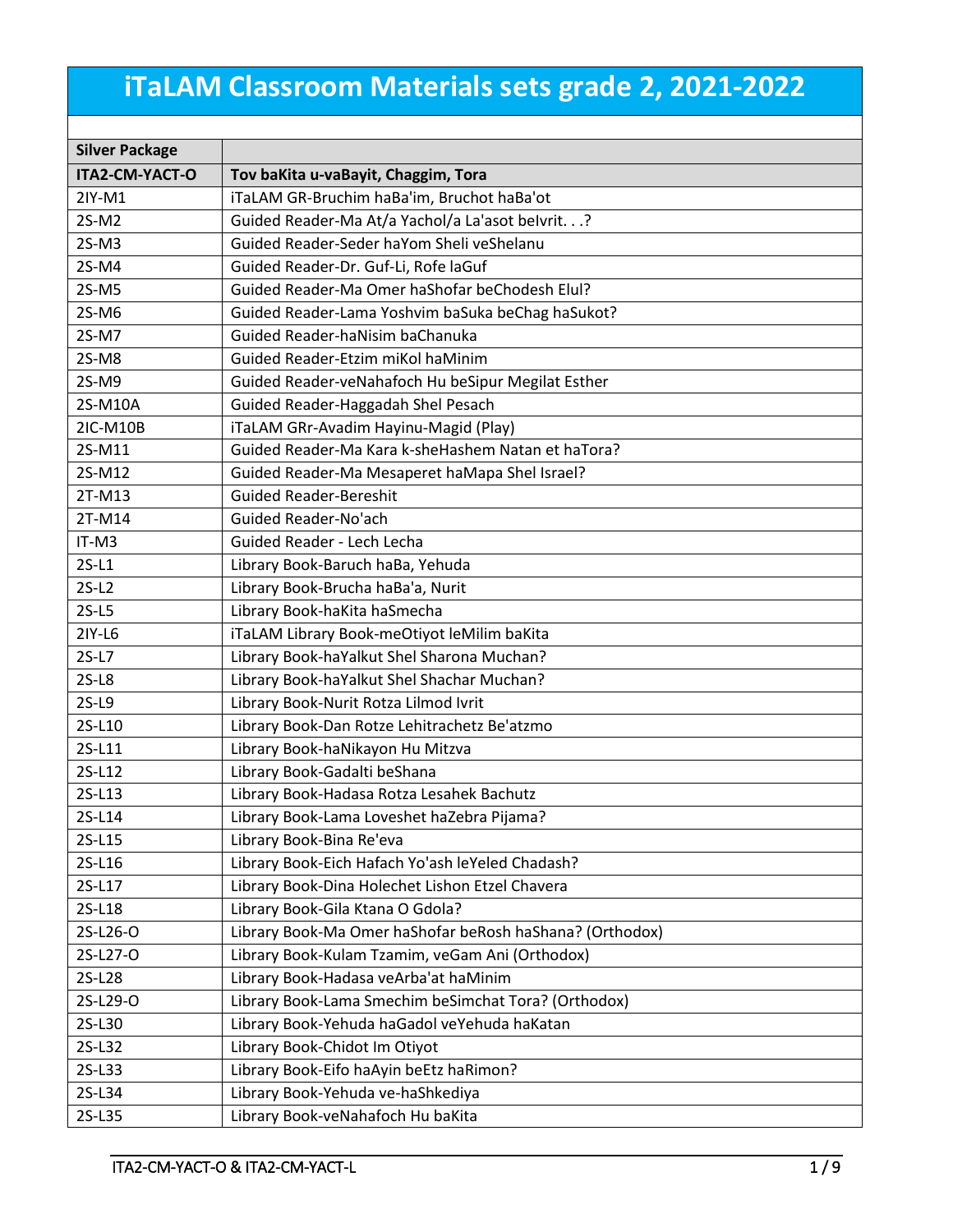| 2S-L36  | Library Book-leMa Hitchapsa haMem beFurim?                 |  |  |
|---------|------------------------------------------------------------|--|--|
| 2S-L38  | Library Book-Lama Hotzi Hashem Et Bnei Israel miMitzrayim? |  |  |
| 2S-L40  | Library Book-Yom haAtzmaut Shel Yehuda                     |  |  |
| 2S-L41  | Library Book-haBakasha Shel Sharona                        |  |  |
| 2T-L43  | Library Book-Lama Matchila haTora baOt Bet?                |  |  |
| 2T-L44  | Library Book-Lama haYare'ach Katan ve-haShemesh Gdola?     |  |  |
| 2T-L45  | Library Book-haAdam heChaham                               |  |  |
| 2T-L46  | Library Book-Ma Amar Kain leHevel                          |  |  |
| 2T-L47  | Library Book-Lama Tziva Hashem Et No'ach La'asot Teiva?    |  |  |
| 2T-L48  | Library Book-No'ach baTeiva                                |  |  |
| 2T-L49  | Library Book-Keshet beAnan                                 |  |  |
| 2T-L50  | Library Book-Le'an Halchu beLech-Lecha?                    |  |  |
| 2T-L51  | Library Book-Lama Nifredu Avram veLot?                     |  |  |
| 2T-L52  | Library Book-Al Tira Avram                                 |  |  |
| $2S-P1$ | Project Book-Seder haYom Shel Shachar                      |  |  |
| $2S-P2$ | Project Book-Seder haYom Shel Sharona                      |  |  |
| $2S-P3$ | Project Book-Slicha, Shachar                               |  |  |
| $2S-P4$ | Project Book-Slicha, Sharona                               |  |  |
| $2S-P5$ | Project Book-Slicha, Chatul                                |  |  |
| 2S-P6   | Project Book-Etz haGefen ve-haAnavim                       |  |  |
| 2S-P7   | Project Book-Etz haTe'ena ve-haTe'enim                     |  |  |
| 2S-P8   | Project Book-Etz haZayit ve-haZeitim                       |  |  |
| 2S-P9   | Project Book-Eitz haTapuz ve-haTapuzim                     |  |  |
| 2S-P10  | Project Book-Etz haDuvdevan ve-haDuvdevanim                |  |  |
| 2SEP1-A | Poster - Luach haOtiyot (Alef Bet)-Sheet A                 |  |  |
| 2SEP1-B | Poster - Luach haOtiyot (Alef Bet)-Sheet B                 |  |  |
| 2SEP1-C | Poster- Luach haOtiyot (Alef Bet)-Sheet C                  |  |  |
| 2SEP3-A | Poster-Mi baKita?-Sheet A                                  |  |  |
| 2SEP3-B | Poster-Mi baKita?-Sheet B                                  |  |  |
| 2SEP3-C | Poster-Mi baKita?-Sheet C                                  |  |  |
| 2IEP3-D | iTaLAM Poster-Mi baKita?-Sheet D                           |  |  |
| 2SEP3-E | Poster-Mi baKita?-Sheet E                                  |  |  |
| 2SEP4-A | Poster-Ma haTa'arich Hayom?-Sheet A                        |  |  |
| 2SEP4-B | Poster-Ma haTa'arich Hayom?-Sheet B                        |  |  |
| 2SEP5-A | Poster-Eich Hayom Bachutz?-Sheet A                         |  |  |
| 2SEP5-B | Poster-Eich Hayom Bachutz?-Sheet B                         |  |  |
| 2SEP5-C | Poster-Eich Hayom Bachutz?-Sheet C                         |  |  |
| 2SEP6-A | Poster-Eich Lomdim?-Sheet A                                |  |  |
| 2SEP6-B | Poster-Eich Lomdim?-Sheet B                                |  |  |
| 1IP-9A  | iTaLAM Poster-Ma haTzeva? (Masculine)-Sheet A              |  |  |
| $1P-9B$ | Poster-Ma haTzeva? (Feminine)-Sheet B                      |  |  |
| $1P-9C$ | Poster-Ma haTzeva? - Sheet C                               |  |  |
| 2SEP8-A | Poster-Luach Hove (Hebrew Grammar-Present Tense)-Sheet A   |  |  |
| 2SEP8-B | Poster-Luach Hove (Hebrew Grammar-Present Tense)-Sheet B   |  |  |
| 2SEP9-A | Poster-Luach Avar (Hebrew Grammar-Past Tense)-Sheet A      |  |  |
| 2SEP9-B | Poster-Luach Avar (Hebrew Grammar-Past Tense)-Sheet B      |  |  |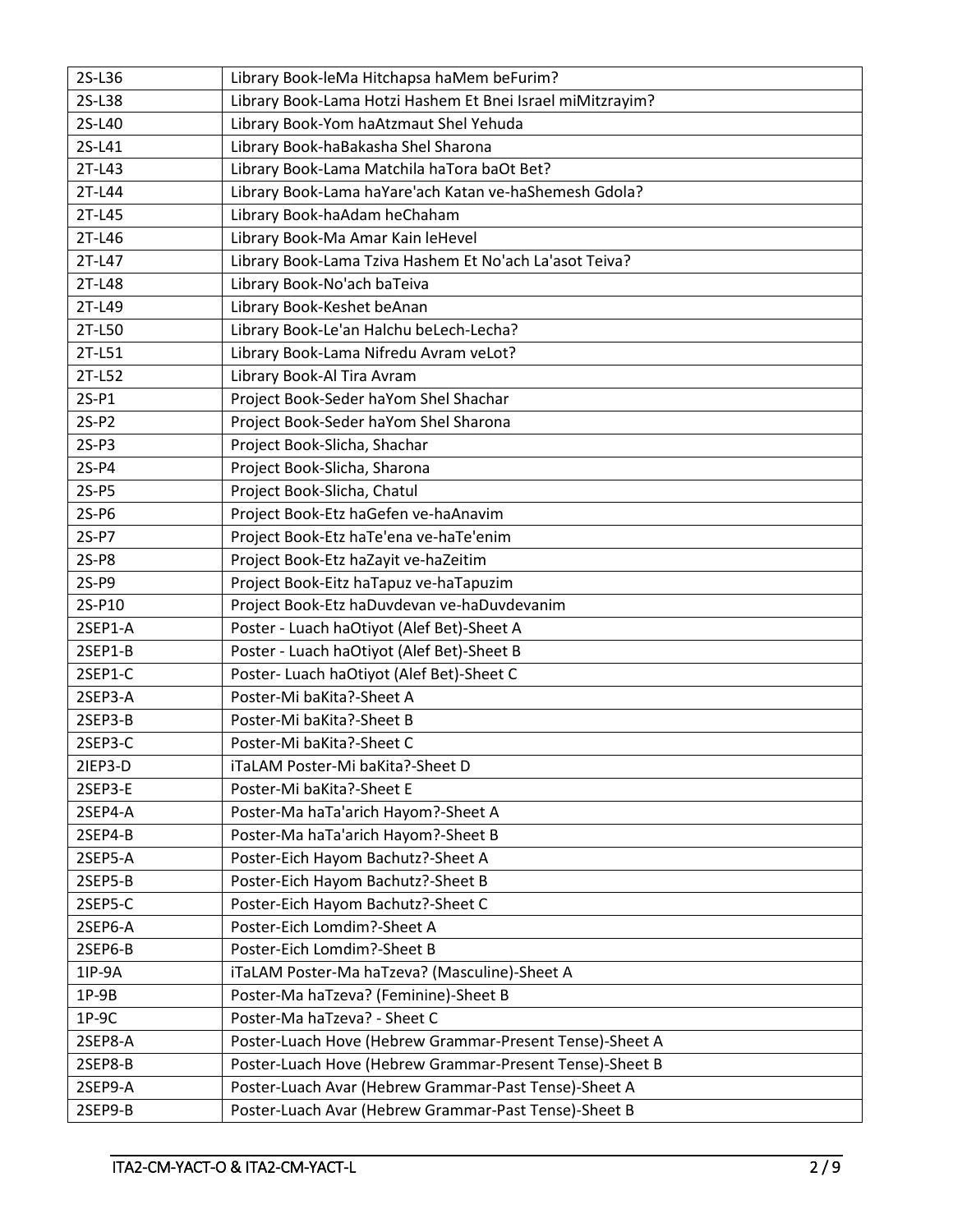| 2SEP12-A        | Poster - Israel Map-Sheet A                                |
|-----------------|------------------------------------------------------------|
| 2SEP12-B        | Poster - Israel Map-Sheet B                                |
| 2SEP12-C        | Poster - Israel Map-Sheet C                                |
| 2SEP13-A        | Poster - Kav haZman (Timeline)-Sheet A                     |
| 21EP13-B        | iTaLAM Poster - Kav haZman (Timeline)-Sheet B              |
| 2TEP14          | Poster - me-haTora laKita (From Biblical to Modern Hebrew) |
| 2SET1-A         | Titles-Holiday Strips-Sheet 1                              |
| 2SET1-B         | Titles-Holiday Strips-Sheet 2                              |
| 2SET1-C         | Titles-Holiday Strips-Sheet 3                              |
| 2SET1-D         | Titles-Holiday Strips & Tov baKita-Sheet 4                 |
| IEP-1A          | iTaLAM-Eich Lomdim baMachshev Poster                       |
| IEP-1B          | iTaLAM-Eich Lomdim baMachshev Cards                        |
| 2S-EBP1-A-1,2   | Big Pictures-Tov baKita-Sheets 1,2                         |
| 2S-EBP1-A-3,4   | Big Pictures-Tov baKita-Sheets 3,4                         |
| 2S-EBP1-A-5,6   | Big Pictures-Tov baKita-Sheets 5,6                         |
| 2S-EBP1-A-7,8   | Big Pictures-Tov baKita-Sheets 7,8                         |
| 2S-EBP1-A-9,10  | Big Pictures-Tov baKita-Sheets 9,10                        |
| 2S-EBP1-A-11,12 | Big Pictures-Tov baKita-Sheets 11,12                       |
| 2S-EBP1-A-13,14 | Big Pictures-Tov baKita-Sheets 13,14                       |
| 2S-EBP1-B-1,2   | Big Pictures-Shana Tova & Chanuka - Sheets 1,2             |
| 2S-EBP1-B-3,4   | Big Pictures-Shana Tova & Chanuka - Sheets 3,4             |
| 2S-EBP1-B-5,6   | Big Pictures-Shana Tova & Chanuka - Sheets 5,6             |
| 2S-EBP1-B-7,8   | Big Pictures-Shana Tova & Chanuka - Sheets 7,8             |
| 2S-EBP1C-1,2    | Big Pictures-Tu biShvat & Purim - Sheets 1,2               |
| 2S-EBP1C-3,4    | Big Pictures-Tu biShvat & Purim - Sheets 3,4               |
| 2S-EBP1C-5,6    | Big Pictures-Tu biShvat & Purim - Sheets 5,6               |
| 2S-EBP1C-7,8    | Big Pictures-Tu biShvat & Purim - Sheets 7,8               |
| 2S-EBP1C-9-11   | Big Pictures-Tu biShvat & Purim - Sheets 9,10,11           |
| 2S-EBP1C-12-15  | Big Pictures-Tu biShvat & Purim - Sheets 12-15             |
| 2S-EBP1D-SHEET1 | Big Pictures-Pesach & Shavuot - Sheet 1                    |
| 2S-EBP1D-SHEET2 | Big Pictures-Pesach & Shavuot - Sheet 2                    |
| 2S-EBP1D-SHEET3 | Big Pictures-Pesach & Shavuot - Sheet 3                    |
| 2S-EBP1D-SHEET4 | Big Pictures-Pesach & Shavuot - Sheet 4                    |
| 2S-EBP1D-SHEET5 | Big Pictures-Pesach & Shavuot - Sheet 5                    |
| 2S-EBP1D-SHEET6 | Big Pictures-Pesach & Shavuot - Sheet 6                    |
| 2S-EBP1D-SHEET7 | Big Pictures-Pesach & Shavuot - Sheet 7                    |
| 2S-EBP1E-SHEET1 | Big Pictures-Israel - Sheet 1                              |
| 2S-EBP1E-SHEET2 | Big Pictures-Israel - Sheet 2                              |
| 2T-EBP2-1,2     | Big Pictures - Tora - Bereshit-Sheets 1,2                  |
| 2T-EBP2-3,4     | Big Pictures - Tora - Bereshit-Sheets 3,4                  |
| 2T-EBP2-5,6     | Big Pictures - Tora - Bereshit-Sheets 5,6                  |
| 2T-EBP2-7,8     | Big Pictures - Tora - Bereshit-Sheets 7,8                  |
| 2T-EBP2-9,10    | Big Pictures - Tora - Bereshit-Sheets 9,10                 |
| 2T-EBP2-11,12   | Big Pictures - Tora - Bereshit-Sheets 11,12                |
| 2T-EBP2-13,14   | Big Pictures - Tora - Bereshit-Sheets 13,14                |
| 2T-EBP2-15,16   | Big Pictures - Tora - Bereshit-Sheets 15,16                |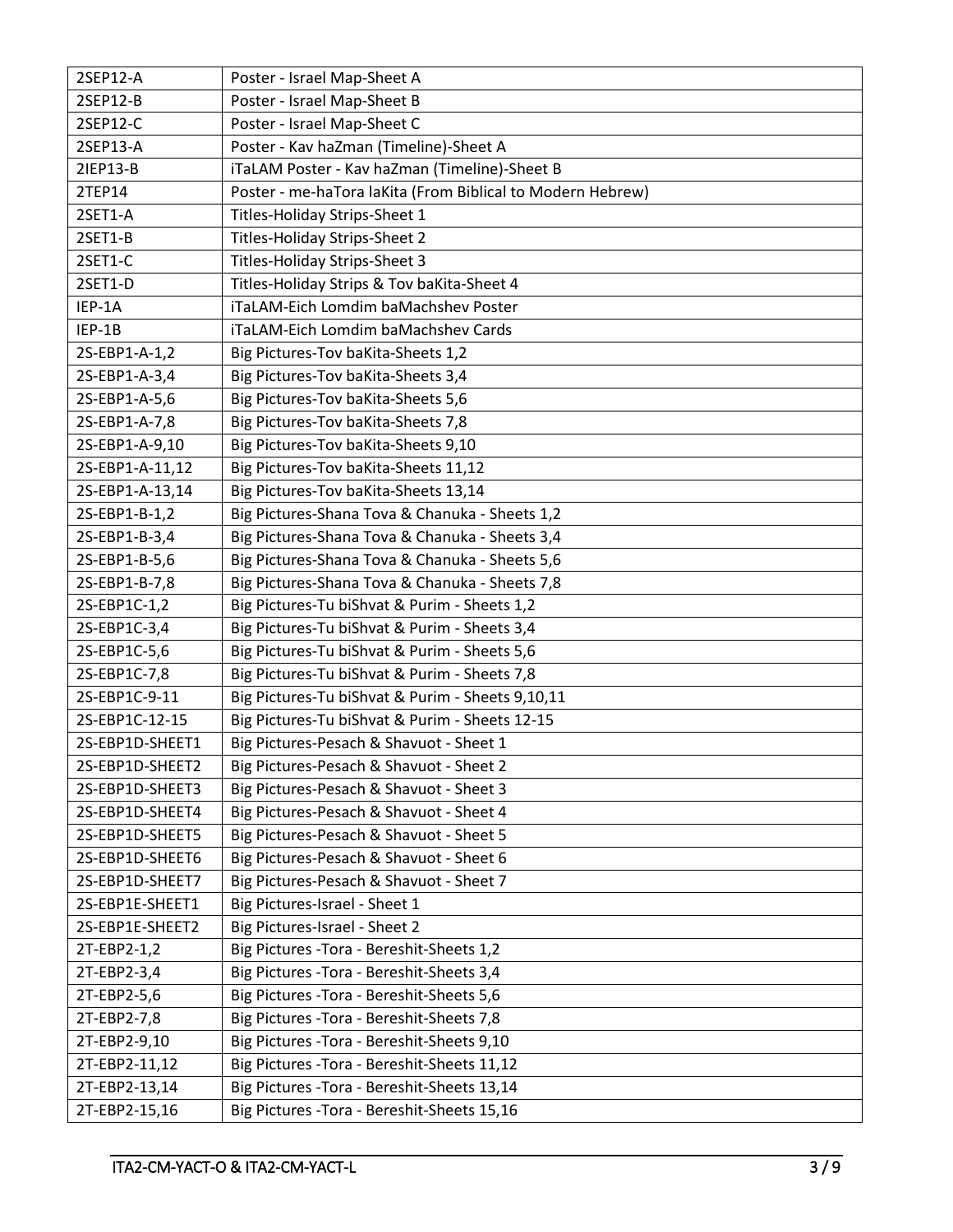| 2T-EBP2-17,18 | Big Pictures - Tora - Bereshit-Sheets 17,18   |
|---------------|-----------------------------------------------|
| 2T-EBP2-19,20 | Big Pictures - Tora - Bereshit-Sheets 19,20   |
| 2T-EBP2-21,22 | Big Pictures - Tora - Bereshit-Sheets 21,22   |
| 2T-EBP2-23,24 | Big Pictures - Tora - Bereshit-Sheets 23,24   |
| 2T-EBP2-25,26 | Big Pictures - Tora - Bereshit-Sheets 25,26   |
| 2T-EBP2-27,28 | Big Pictures - Tora - Bereshit-Sheets 27,28   |
| 2T-EBP2-29,30 | Big Pictures - Tora - Bereshit-Sheets 29,30   |
| 2T-EBP2-31,32 | Big Pictures - Tora - Bereshit-Sheets 31,32   |
| 2T-EBP2-33,34 | Big Pictures - Tora - Bereshit-Sheets 33,34   |
| 2T-EBP2-35,36 | Big Pictures - Tora - Bereshit-Sheets 35,36   |
| 2T-EBP2-37,38 | Big Pictures - Tora - Bereshit-Sheets 37,38   |
| 2T-EBP2-39,40 | Big Pictures - Tora - Bereshit-Sheets 39,40   |
| 2T-EBP2-41,42 | Big Pictures - Tora - Bereshit-Sheets 41,42   |
| 2T-EBP2-43,44 | Big Pictures - Tora - Bereshit-Sheets 43,44   |
| 2T-EBP2-45,46 | Big Pictures - Tora - Bereshit-Sheets 45,46   |
| 2T-EBP3-1,2   | Big Pictures - Tora - No'ach-Sheets 1,2       |
| 2T-EBP3-3,4   | Big Pictures - Tora - No'ach-Sheets 3,4       |
| 2T-EBP3-5,6   | Big Pictures - Tora - No'ach-Sheets 5,6       |
| 2T-EBP3-7,8   | Big Pictures - Tora - No'ach-Sheets 7,8       |
| 2T-EBP3-9,10  | Big Pictures - Tora - No'ach-Sheets 9,10      |
| 2T-EBP3-11,12 | Big Pictures - Tora - No'ach-Sheets 11,12     |
| 2T-EBP3-13,14 | Big Pictures - Tora - No'ach-Sheets 13,14     |
| 2T-EBP3-15,16 | Big Pictures - Tora - No'ach-Sheets 15,16     |
| 2T-EBP3-17,18 | Big Pictures - Tora - No'ach-Sheets 17,18     |
| 2T-EBP3-19,20 | Big Pictures - Tora - No'ach-Sheets 19,20     |
| 2T-EBP3-21,22 | Big Pictures - Tora - No'ach-Sheets 21,22     |
| 2T-EBP3-23,24 | Big Pictures - Tora - No'ach-Sheets 23,24     |
| 2T-EBP3-25,26 | Big Pictures - Tora - No'ach-Sheets 25,26     |
| 2T-EBP3-27,28 | Big Pictures - Tora - No'ach-Sheets 27,28     |
| 2T-EBP3-29,30 | Big Pictures - Tora - No'ach-Sheets 29,30     |
| 2T-EBP3-31,32 | Big Pictures - Tora - No'ach-Sheets 31,32     |
| 2T-EBP3-33,34 | Big Pictures - Tora - No'ach-Sheets 33,34     |
| 2T-EBP4-1,2   | Big Pictures - Tora - Lech Lecha-Sheets 1,2   |
| 2T-EBP4-3,4   | Big Pictures - Tora - Lech Lecha-Sheets 3,4   |
| 2T-EBP4-5,6   | Big Pictures - Tora - Lech Lecha-Sheets 5,6   |
| 2T-EBP4-7,8   | Big Pictures - Tora - Lech Lecha-Sheets 7,8   |
| 2T-EBP4-9,10  | Big Pictures - Tora - Lech Lecha-Sheets 9,10  |
| 2T-EBP4-11,12 | Big Pictures - Tora - Lech Lecha-Sheets 11,12 |
| 2T-EBP4-13,14 | Big Pictures - Tora - Lech Lecha-Sheets 13,14 |
| 2T-EBP4-15,16 | Big Pictures - Tora - Lech Lecha-Sheets 15,16 |
| 2T-EBP4-17,18 | Big Pictures - Tora - Lech Lecha-Sheets 17,18 |
| 2T-EBP4-19,20 | Big Pictures - Tora - Lech Lecha-Sheets 19,20 |
| 2T-EBP4-21,22 | Big Pictures - Tora - Lech Lecha-Sheets 21,22 |
| 2T-EBP4-23,24 | Big Pictures - Tora - Lech Lecha-Sheets 23,24 |
| 2T-EBP4-25,26 | Big Pictures - Tora - Lech Lecha-Sheets 25,26 |
| 2T-EBP4-27,28 | Big Pictures - Tora - Lech Lecha-Sheets 27,28 |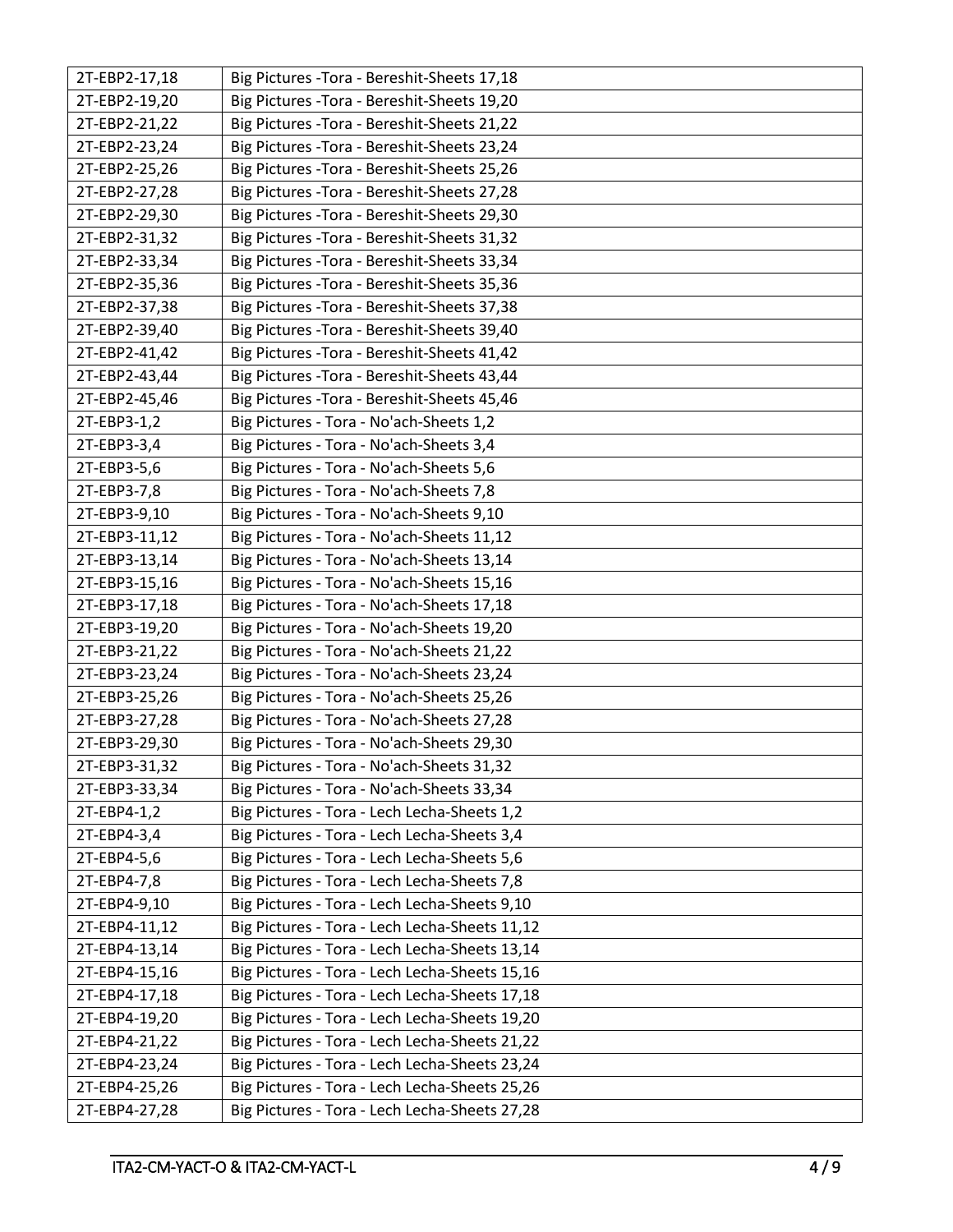| 2T-EBP4-29,30                                                  | Big Pictures - Tora - Lech Lecha-Sheets 29,30           |                                                     |                   |  |
|----------------------------------------------------------------|---------------------------------------------------------|-----------------------------------------------------|-------------------|--|
| 2T-EBP4-31,32                                                  | Big Pictures - Tora - Lech Lecha-Sheets 31,32           |                                                     |                   |  |
| Big Pictures - Tora - Lech Lecha-Sheets 33,34<br>2T-EBP4-33,34 |                                                         |                                                     |                   |  |
| <b>TOTAL</b>                                                   |                                                         | <b>30% Discount</b>                                 | <b>Lamination</b> |  |
| \$1,356.00                                                     |                                                         | \$949.20                                            | \$386.10          |  |
|                                                                |                                                         |                                                     |                   |  |
|                                                                |                                                         |                                                     |                   |  |
| <b>Silver Package</b>                                          |                                                         |                                                     |                   |  |
| ITA2-CM-YACT-L                                                 |                                                         | Tov baKita u-vaBayit, Chaggim, Tora                 |                   |  |
| 2IY-M1                                                         |                                                         | iTaLAM GR-Bruchim haBa'im, Bruchot haBa'ot          |                   |  |
| 2S-M2                                                          |                                                         | Guided Reader-Ma At/a Yachol/a La'asot belvrit.?    |                   |  |
| $2S-M3$                                                        |                                                         | Guided Reader-Seder haYom Sheli veShelanu           |                   |  |
| 2S-M4                                                          |                                                         | Guided Reader-Dr. Guf-Li, Rofe laGuf                |                   |  |
| 2S-M5                                                          |                                                         | Guided Reader-Ma Omer haShofar beChodesh Elul?      |                   |  |
| 2S-M6                                                          |                                                         | Guided Reader-Lama Yoshvim baSuka beChag haSukot?   |                   |  |
| 2S-M7                                                          |                                                         | Guided Reader-haNisim baChanuka                     |                   |  |
| 2S-M8                                                          | Guided Reader-Etzim miKol haMinim                       |                                                     |                   |  |
| 2S-M9                                                          | Guided Reader-veNahafoch Hu beSipur Megilat Esther      |                                                     |                   |  |
| 2S-M10A                                                        | Guided Reader-Haggadah Shel Pesach                      |                                                     |                   |  |
| 2IC-M10B                                                       | iTaLAM GRr-Avadim Hayinu-Magid (Play)                   |                                                     |                   |  |
| 2S-M11                                                         | Guided Reader-Ma Kara k-sheHashem Natan et haTora?      |                                                     |                   |  |
| 2S-M12                                                         | Guided Reader-Ma Mesaperet haMapa Shel Israel?          |                                                     |                   |  |
| 2T-M13                                                         | <b>Guided Reader-Bereshit</b>                           |                                                     |                   |  |
| 2T-M14                                                         | Guided Reader-No'ach                                    |                                                     |                   |  |
| IT-M3                                                          | Guided Reader - Lech Lecha                              |                                                     |                   |  |
| $2S-L1$                                                        |                                                         | Library Book-Baruch haBa, Yehuda                    |                   |  |
| $2S-L2$                                                        |                                                         | Library Book-Brucha haBa'a, Nurit                   |                   |  |
| $2S-L5$                                                        |                                                         | Library Book-haKita haSmecha                        |                   |  |
| 2IY-L6                                                         |                                                         | iTaLAM Library Book-meOtiyot leMilim baKita         |                   |  |
| $2S-L7$                                                        |                                                         | Library Book-haYalkut Shel Sharona Muchan?          |                   |  |
| $2S-L8$                                                        |                                                         | Library Book-haYalkut Shel Shachar Muchan?          |                   |  |
| $2S-L9$                                                        | Library Book-Nurit Rotza Lilmod Ivrit                   |                                                     |                   |  |
| 2S-L10                                                         | Library Book-Dan Rotze Lehitrachetz Be'atzmo            |                                                     |                   |  |
| 2S-L11                                                         | Library Book-haNikayon Hu Mitzva                        |                                                     |                   |  |
| 2S-L12                                                         | Library Book-Gadalti beShana                            |                                                     |                   |  |
| 2S-L13                                                         | Library Book-Hadasa Rotza Lesahek Bachutz               |                                                     |                   |  |
| 2S-L14                                                         | Library Book-Lama Loveshet haZebra Pijama?              |                                                     |                   |  |
| 2S-L15                                                         | Library Book-Bina Re'eva                                |                                                     |                   |  |
| 2S-L16                                                         |                                                         | Library Book-Eich Hafach Yo'ash leYeled Chadash?    |                   |  |
| 2S-L17                                                         | Library Book-Dina Holechet Lishon Etzel Chavera         |                                                     |                   |  |
| 2S-L18                                                         | Library Book-Gila Ktana O Gdola?                        |                                                     |                   |  |
| 2S-L26-C                                                       | Library Book-Ma Omer haShofar beRosh haShana? (Liberal) |                                                     |                   |  |
| 2S-L27-C                                                       | Library Book-Kulam Tzamim, veGam Ani (Liberal)          |                                                     |                   |  |
| 2S-L28                                                         | Library Book-Hadasa veArba'at haMinim                   |                                                     |                   |  |
| 2S-L29-C                                                       |                                                         | Library Book-Lama Smechim beSimchat Tora? (Liberal) |                   |  |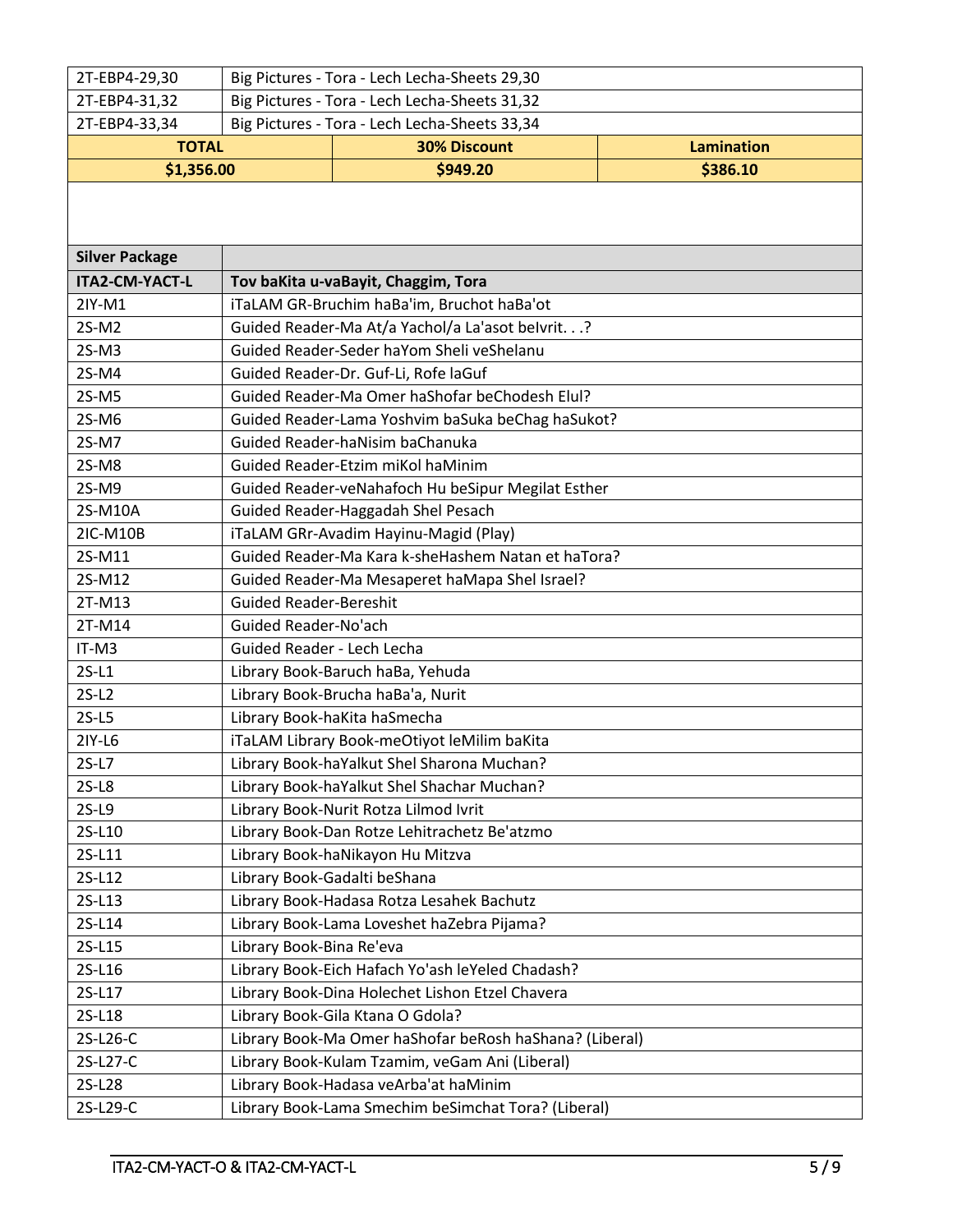| 2S-L30  | Library Book-Yehuda haGadol veYehuda haKatan               |  |  |
|---------|------------------------------------------------------------|--|--|
| 2S-L32  | Library Book-Chidot Im Otiyot                              |  |  |
| 2S-L33  | Library Book-Eifo haAyin beEtz haRimon?                    |  |  |
| 2S-L34  | Library Book-Yehuda ve-haShkediya                          |  |  |
| 2S-L35  | Library Book-veNahafoch Hu baKita                          |  |  |
| 2S-L36  | Library Book-leMa Hitchapsa haMem beFurim?                 |  |  |
| 2S-L38  | Library Book-Lama Hotzi Hashem Et Bnei Israel miMitzrayim? |  |  |
| 2S-L40  | Library Book-Yom haAtzmaut Shel Yehuda                     |  |  |
| 2S-L41  | Library Book-haBakasha Shel Sharona                        |  |  |
| 2T-L43  | Library Book-Lama Matchila haTora baOt Bet?                |  |  |
| 2T-L44  | Library Book-Lama haYare'ach Katan ve-haShemesh Gdola?     |  |  |
| 2T-L45  | Library Book-haAdam heChaham                               |  |  |
| 2T-L46  | Library Book-Ma Amar Kain leHevel                          |  |  |
| 2T-L47  | Library Book-Lama Tziva Hashem Et No'ach La'asot Teiva?    |  |  |
| 2T-L48  | Library Book-No'ach baTeiva                                |  |  |
| 2T-L49  | Library Book-Keshet beAnan                                 |  |  |
| 2T-L50  | Library Book-Le'an Halchu beLech-Lecha?                    |  |  |
| 2T-L51  | Library Book-Lama Nifredu Avram veLot?                     |  |  |
| 2T-L52  | Library Book-Al Tira Avram                                 |  |  |
| $2S-P1$ | Project Book-Seder haYom Shel Shachar                      |  |  |
| $2S-P2$ | Project Book-Seder haYom Shel Sharona                      |  |  |
| $2S-P3$ | Project Book-Slicha, Shachar                               |  |  |
| $2S-P4$ | Project Book-Slicha, Sharona                               |  |  |
| $2S-P5$ | Project Book-Slicha, Chatul                                |  |  |
| 2S-P6   | Project Book-Etz haGefen ve-haAnavim                       |  |  |
| 2S-P7   | Project Book-Etz haTe'ena ve-haTe'enim                     |  |  |
| 2S-P8   | Project Book-Etz haZayit ve-haZeitim                       |  |  |
| 2S-P9   | Project Book-Eitz haTapuz ve-haTapuzim                     |  |  |
| 2S-P10  | Project Book-Etz haDuvdevan ve-haDuvdevanim                |  |  |
| 2SEP1-A | Poster - Luach haOtiyot (Alef Bet)-Sheet A                 |  |  |
| 2SEP1-B | Poster - Luach haOtiyot (Alef Bet)-Sheet B                 |  |  |
| 2SEP1-C | Poster- Luach haOtiyot (Alef Bet)-Sheet C                  |  |  |
| 2SEP3-A | Poster-Mi baKita?-Sheet A                                  |  |  |
| 2SEP3-B | Poster-Mi baKita?-Sheet B                                  |  |  |
| 2SEP3-C | Poster-Mi baKita?-Sheet C                                  |  |  |
| 2IEP3-D | iTaLAM Poster-Mi baKita?-Sheet D                           |  |  |
| 2SEP3-E | Poster-Mi baKita?-Sheet E                                  |  |  |
| 2SEP4-A | Poster-Ma haTa'arich Hayom?-Sheet A                        |  |  |
| 2SEP4-B | Poster-Ma haTa'arich Hayom?-Sheet B                        |  |  |
| 2SEP5-A | Poster-Eich Hayom Bachutz?-Sheet A                         |  |  |
| 2SEP5-B | Poster-Eich Hayom Bachutz?-Sheet B                         |  |  |
| 2SEP5-C | Poster-Eich Hayom Bachutz?-Sheet C                         |  |  |
| 2SEP6-A | Poster-Eich Lomdim?-Sheet A                                |  |  |
| 2SEP6-B | Poster-Eich Lomdim?-Sheet B                                |  |  |
| 1IP-9A  | iTaLAM Poster-Ma haTzeva? (Masculine)-Sheet A              |  |  |
| $1P-9B$ | Poster-Ma haTzeva? (Feminine)-Sheet B                      |  |  |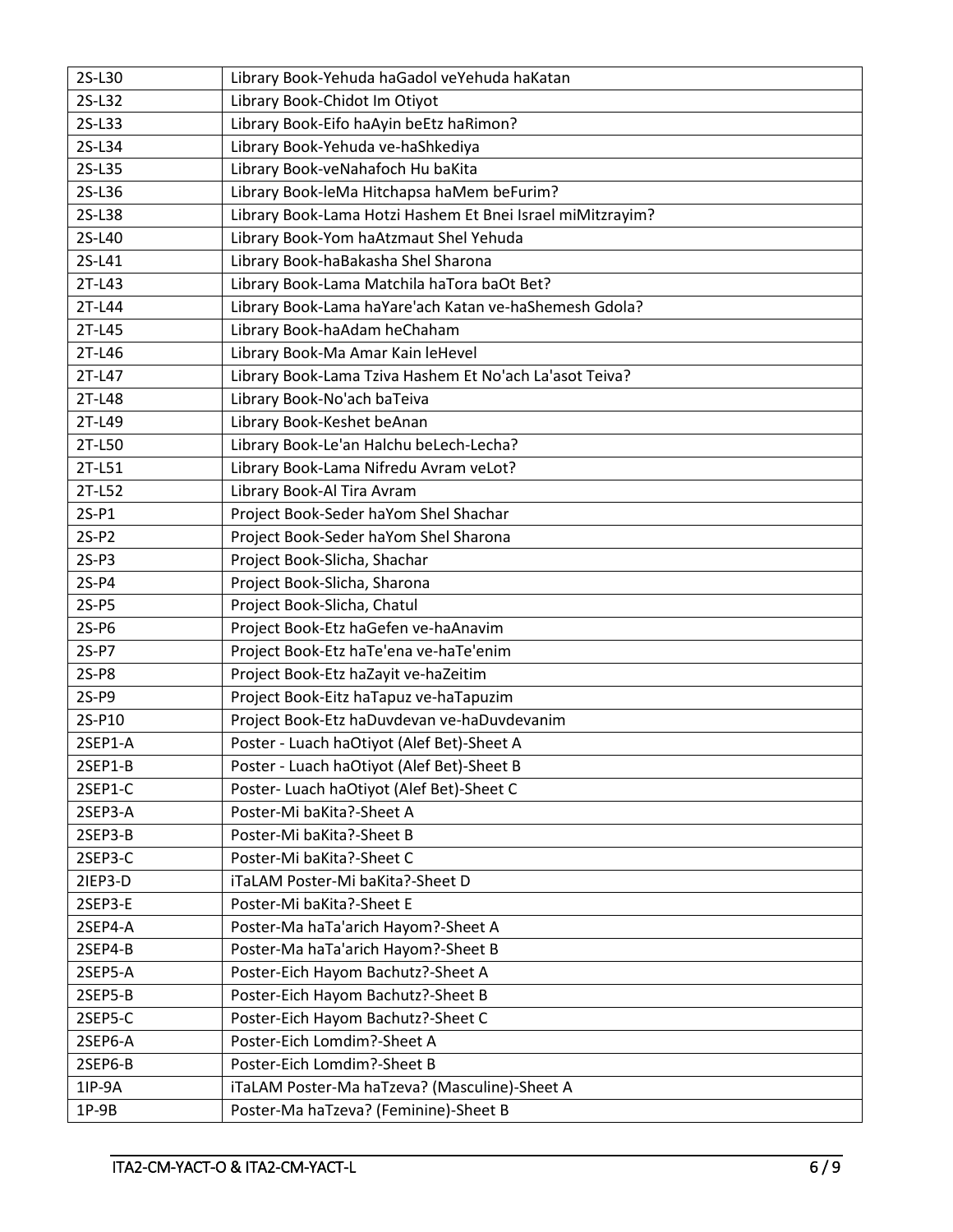| $1P-9C$         | Poster-Ma haTzeva? - Sheet C                               |  |  |
|-----------------|------------------------------------------------------------|--|--|
| 2SEP8-A         | Poster-Luach Hove (Hebrew Grammar-Present Tense)-Sheet A   |  |  |
| 2SEP8-B         | Poster-Luach Hove (Hebrew Grammar-Present Tense)-Sheet B   |  |  |
| 2SEP9-A         | Poster-Luach Avar (Hebrew Grammar-Past Tense)-Sheet A      |  |  |
| 2SEP9-B         | Poster-Luach Avar (Hebrew Grammar-Past Tense)-Sheet B      |  |  |
| 2SEP12-A        | Poster - Israel Map-Sheet A                                |  |  |
| 2SEP12-B        | Poster - Israel Map-Sheet B                                |  |  |
| 2SEP12-C        | Poster - Israel Map-Sheet C                                |  |  |
| 2SEP13-A        | Poster - Kav haZman (Timeline)-Sheet A                     |  |  |
| 21EP13-B        | iTaLAM Poster - Kav haZman (Timeline)-Sheet B              |  |  |
| 2TEP14          | Poster - me-haTora laKita (From Biblical to Modern Hebrew) |  |  |
| 2SET1-A         | Titles-Holiday Strips-Sheet 1                              |  |  |
| 2SET1-B         | Titles-Holiday Strips-Sheet 2                              |  |  |
| 2SET1-C         | Titles-Holiday Strips-Sheet 3                              |  |  |
| 2SET1-D         | Titles-Holiday Strips & Tov baKita-Sheet 4                 |  |  |
| IEP-1A          | iTaLAM-Eich Lomdim baMachshev Poster                       |  |  |
| IEP-1B          | iTaLAM-Eich Lomdim baMachshev Cards                        |  |  |
| 2S-EBP1-A-1,2   | Big Pictures-Tov baKita-Sheets 1,2                         |  |  |
| 2S-EBP1-A-3,4   | Big Pictures-Tov baKita-Sheets 3,4                         |  |  |
| 2S-EBP1-A-5,6   | Big Pictures-Tov baKita-Sheets 5,6                         |  |  |
| 2S-EBP1-A-7,8   | Big Pictures-Tov baKita-Sheets 7,8                         |  |  |
| 2S-EBP1-A-9,10  | Big Pictures-Tov baKita-Sheets 9,10                        |  |  |
| 2S-EBP1-A-11,12 | Big Pictures-Tov baKita-Sheets 11,12                       |  |  |
| 2S-EBP1-A-13,14 | Big Pictures-Tov baKita-Sheets 13,14                       |  |  |
| 2S-EBP1-B-1,2   | Big Pictures-Shana Tova & Chanuka - Sheets 1,2             |  |  |
| 2S-EBP1-B-3,4   | Big Pictures-Shana Tova & Chanuka - Sheets 3,4             |  |  |
| 2S-EBP1-B-5,6   | Big Pictures-Shana Tova & Chanuka - Sheets 5,6             |  |  |
| 2S-EBP1-B-7,8   | Big Pictures-Shana Tova & Chanuka - Sheets 7,8             |  |  |
| 2S-EBP1C-1,2    | Big Pictures-Tu biShvat & Purim - Sheets 1,2               |  |  |
| 2S-EBP1C-3,4    | Big Pictures-Tu biShvat & Purim - Sheets 3,4               |  |  |
| 2S-EBP1C-5,6    | Big Pictures-Tu biShvat & Purim - Sheets 5,6               |  |  |
| 2S-EBP1C-7,8    | Big Pictures-Tu biShvat & Purim - Sheets 7,8               |  |  |
| 2S-EBP1C-9-11   | Big Pictures-Tu biShvat & Purim - Sheets 9,10,11           |  |  |
| 2S-EBP1C-12-15  | Big Pictures-Tu biShvat & Purim - Sheets 12-15             |  |  |
| 2S-EBP1D-SHEET1 | Big Pictures-Pesach & Shavuot - Sheet 1                    |  |  |
| 2S-EBP1D-SHEET2 | Big Pictures-Pesach & Shavuot - Sheet 2                    |  |  |
| 2S-EBP1D-SHEET3 | Big Pictures-Pesach & Shavuot - Sheet 3                    |  |  |
| 2S-EBP1D-SHEET4 | Big Pictures-Pesach & Shavuot - Sheet 4                    |  |  |
| 2S-EBP1D-SHEET5 | Big Pictures-Pesach & Shavuot - Sheet 5                    |  |  |
| 2S-EBP1D-SHEET6 | Big Pictures-Pesach & Shavuot - Sheet 6                    |  |  |
| 2S-EBP1D-SHEET7 | Big Pictures-Pesach & Shavuot - Sheet 7                    |  |  |
| 2S-EBP1E-SHEET1 | Big Pictures-Israel - Sheet 1                              |  |  |
| 2S-EBP1E-SHEET2 | Big Pictures-Israel - Sheet 2                              |  |  |
| 2T-EBP2-1,2     | Big Pictures - Tora - Bereshit-Sheets 1,2                  |  |  |
| 2T-EBP2-3,4     | Big Pictures - Tora - Bereshit-Sheets 3,4                  |  |  |
| 2T-EBP2-5,6     | Big Pictures - Tora - Bereshit-Sheets 5,6                  |  |  |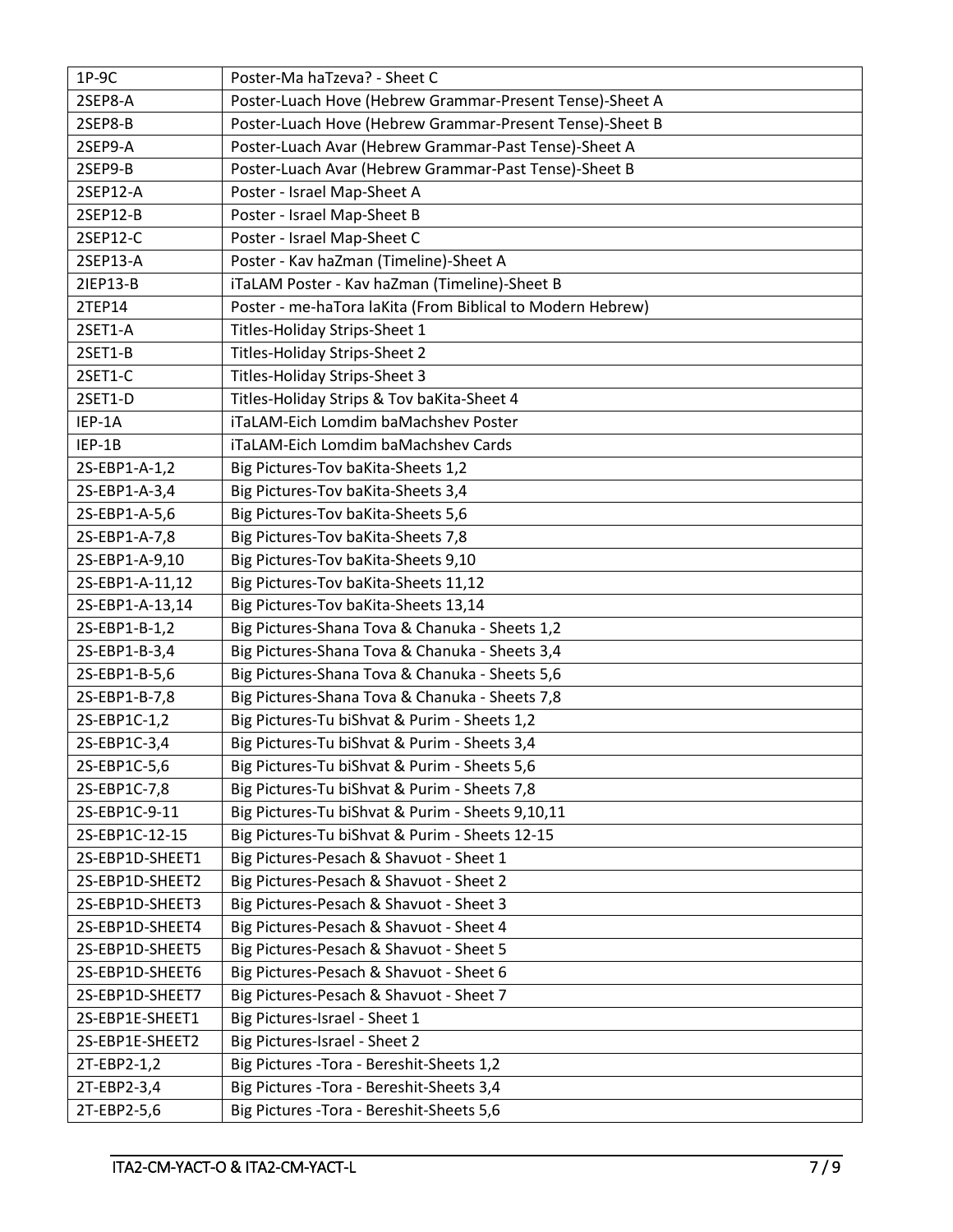| 2T-EBP2-7,8   | Big Pictures - Tora - Bereshit-Sheets 7,8     |
|---------------|-----------------------------------------------|
| 2T-EBP2-9,10  | Big Pictures - Tora - Bereshit-Sheets 9,10    |
| 2T-EBP2-11,12 | Big Pictures - Tora - Bereshit-Sheets 11,12   |
| 2T-EBP2-13,14 | Big Pictures - Tora - Bereshit-Sheets 13,14   |
| 2T-EBP2-15,16 | Big Pictures - Tora - Bereshit-Sheets 15,16   |
| 2T-EBP2-17,18 | Big Pictures - Tora - Bereshit-Sheets 17,18   |
| 2T-EBP2-19,20 | Big Pictures - Tora - Bereshit-Sheets 19,20   |
| 2T-EBP2-21,22 | Big Pictures - Tora - Bereshit-Sheets 21,22   |
| 2T-EBP2-23,24 | Big Pictures - Tora - Bereshit-Sheets 23,24   |
| 2T-EBP2-25,26 | Big Pictures - Tora - Bereshit-Sheets 25,26   |
| 2T-EBP2-27,28 | Big Pictures - Tora - Bereshit-Sheets 27,28   |
| 2T-EBP2-29,30 | Big Pictures - Tora - Bereshit-Sheets 29,30   |
| 2T-EBP2-31,32 | Big Pictures - Tora - Bereshit-Sheets 31,32   |
| 2T-EBP2-33,34 | Big Pictures - Tora - Bereshit-Sheets 33,34   |
| 2T-EBP2-35,36 | Big Pictures - Tora - Bereshit-Sheets 35,36   |
| 2T-EBP2-37,38 | Big Pictures - Tora - Bereshit-Sheets 37,38   |
| 2T-EBP2-39,40 | Big Pictures - Tora - Bereshit-Sheets 39,40   |
| 2T-EBP2-41,42 | Big Pictures - Tora - Bereshit-Sheets 41,42   |
| 2T-EBP2-43,44 | Big Pictures - Tora - Bereshit-Sheets 43,44   |
| 2T-EBP2-45,46 | Big Pictures - Tora - Bereshit-Sheets 45,46   |
| 2T-EBP3-1,2   | Big Pictures - Tora - No'ach-Sheets 1,2       |
| 2T-EBP3-3,4   | Big Pictures - Tora - No'ach-Sheets 3,4       |
| 2T-EBP3-5,6   | Big Pictures - Tora - No'ach-Sheets 5,6       |
| 2T-EBP3-7,8   | Big Pictures - Tora - No'ach-Sheets 7,8       |
| 2T-EBP3-9,10  | Big Pictures - Tora - No'ach-Sheets 9,10      |
| 2T-EBP3-11,12 | Big Pictures - Tora - No'ach-Sheets 11,12     |
| 2T-EBP3-13,14 | Big Pictures - Tora - No'ach-Sheets 13,14     |
| 2T-EBP3-15,16 | Big Pictures - Tora - No'ach-Sheets 15,16     |
| 2T-EBP3-17,18 | Big Pictures - Tora - No'ach-Sheets 17,18     |
| 2T-EBP3-19,20 | Big Pictures - Tora - No'ach-Sheets 19,20     |
| 2T-EBP3-21,22 | Big Pictures - Tora - No'ach-Sheets 21,22     |
| 2T-EBP3-23,24 | Big Pictures - Tora - No'ach-Sheets 23,24     |
| 2T-EBP3-25,26 | Big Pictures - Tora - No'ach-Sheets 25,26     |
| 2T-EBP3-27,28 | Big Pictures - Tora - No'ach-Sheets 27,28     |
| 2T-EBP3-29,30 | Big Pictures - Tora - No'ach-Sheets 29,30     |
| 2T-EBP3-31,32 | Big Pictures - Tora - No'ach-Sheets 31,32     |
| 2T-EBP3-33,34 | Big Pictures - Tora - No'ach-Sheets 33,34     |
| 2T-EBP4-1,2   | Big Pictures - Tora - Lech Lecha-Sheets 1,2   |
| 2T-EBP4-3,4   | Big Pictures - Tora - Lech Lecha-Sheets 3,4   |
| 2T-EBP4-5,6   | Big Pictures - Tora - Lech Lecha-Sheets 5,6   |
| 2T-EBP4-7,8   | Big Pictures - Tora - Lech Lecha-Sheets 7,8   |
| 2T-EBP4-9,10  | Big Pictures - Tora - Lech Lecha-Sheets 9,10  |
| 2T-EBP4-11,12 | Big Pictures - Tora - Lech Lecha-Sheets 11,12 |
| 2T-EBP4-13,14 | Big Pictures - Tora - Lech Lecha-Sheets 13,14 |
| 2T-EBP4-15,16 | Big Pictures - Tora - Lech Lecha-Sheets 15,16 |
| 2T-EBP4-17,18 | Big Pictures - Tora - Lech Lecha-Sheets 17,18 |